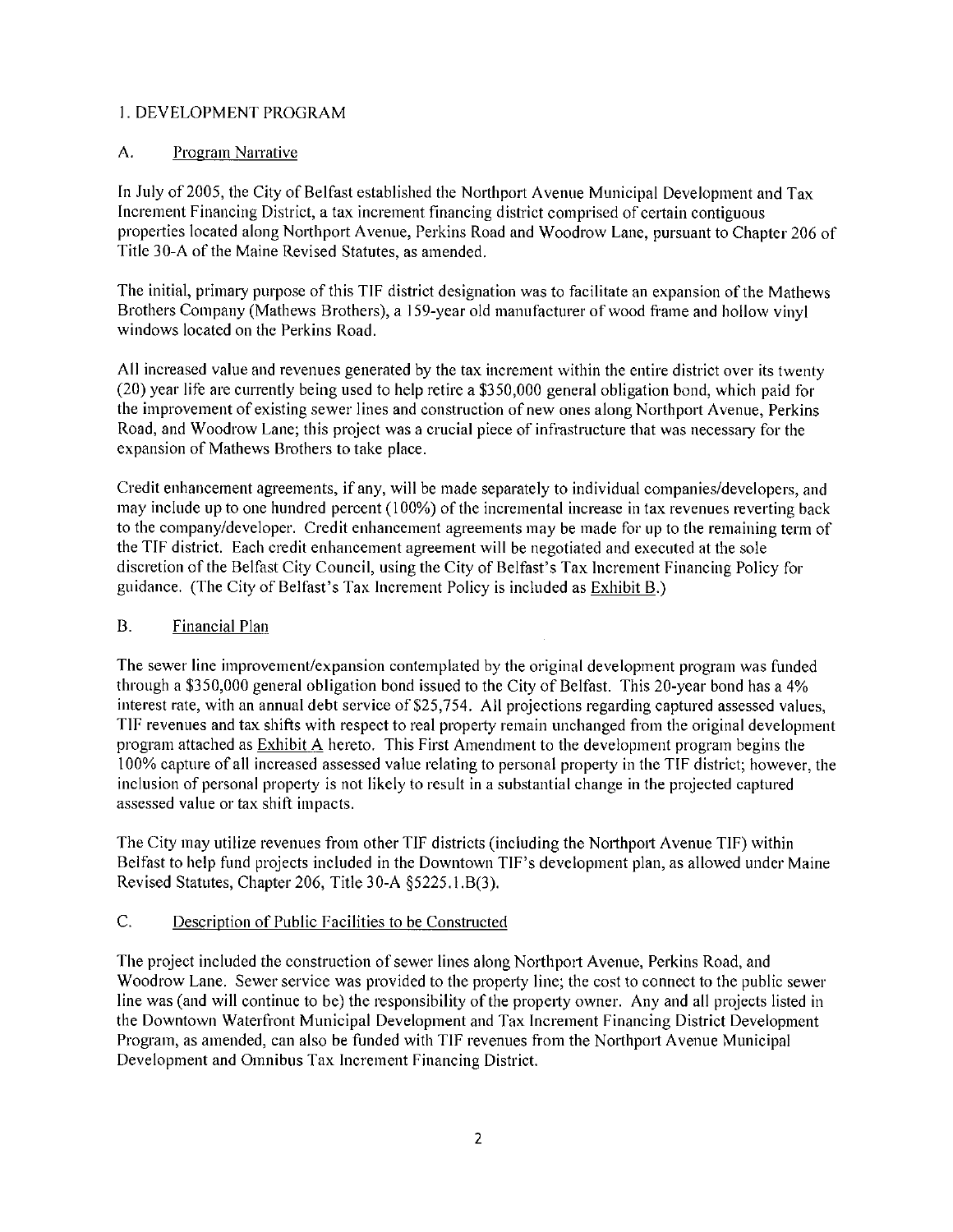#### D. Uses of Private Property

Tax increment financing is a proven method of encouraging investment in the community. Mathews Brothers, along with neighboring sites, buildings, and personal property along Northport Avenue, Perkins Road, and Woodrow Lane are privately owned. Properties within the district include primarily commercial or industrial uses or property suitable for such uses.

In order to foster economic development, the City has proposed to provide individual companies/developers with credit enhancement agreements on a case-by-case basis. Credit enhancement agreements, if any, will be made separately to individual companies/developers, and may include up to one hundred percent (100%) of the incremental increase in tax revenues reverting back to the company/developer. Credit enhancement agreements may be made for up to the remaining duration of the TIF district term. Each credit enhancement agreement will be negotiated and executed at the sole discretion of the Belfast City Council, using the City of Belfast's Tax Increment Financing Policy for guidance.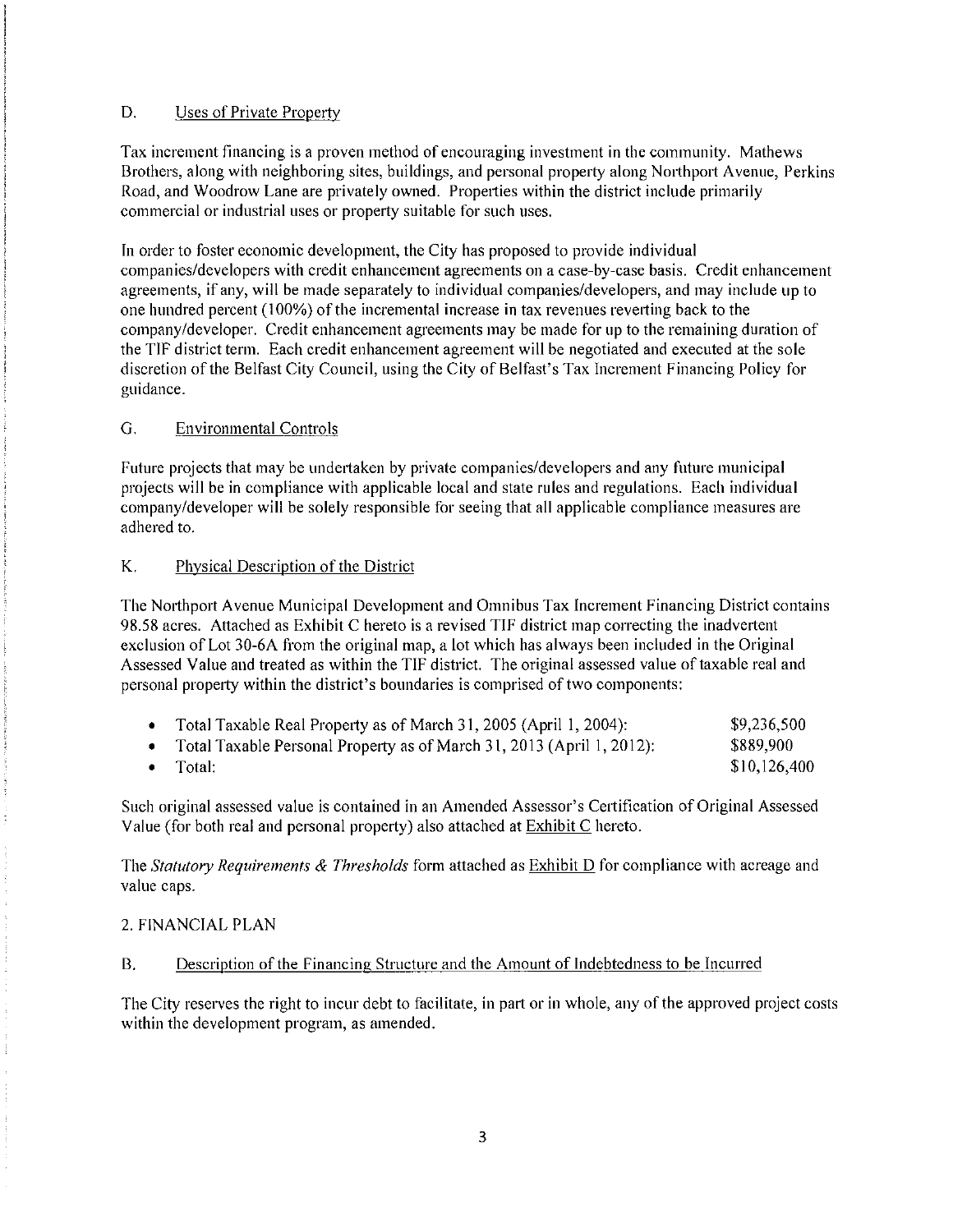### E. Captured Assessed Values to be Applied to the Development Program

The City of Belfast plans to capture 100% of the assessed value to be applied to the development program. Annual debt service on the \$350,000 general obligation bond is estimated to be \$25,754. Over the life of the TIF it is expected that these revenues will exceed \$470,520. Shortfalls in captured revenues needed to make the annual debt service on the bond will be provided by the City out of the general fund.

Any captured revenues in excess of the annual bond payment will be placed in an economic development account to be used for future economic development initiatives including promotion and personnel costs. As funds allow, the City would look to hired an Economic Development Director (\$40,000 annually, including benefits); and would earmark funds to be used for marketing (\$10,000). It is anticipated that it will be at least three (3) years before either of these would be considered.